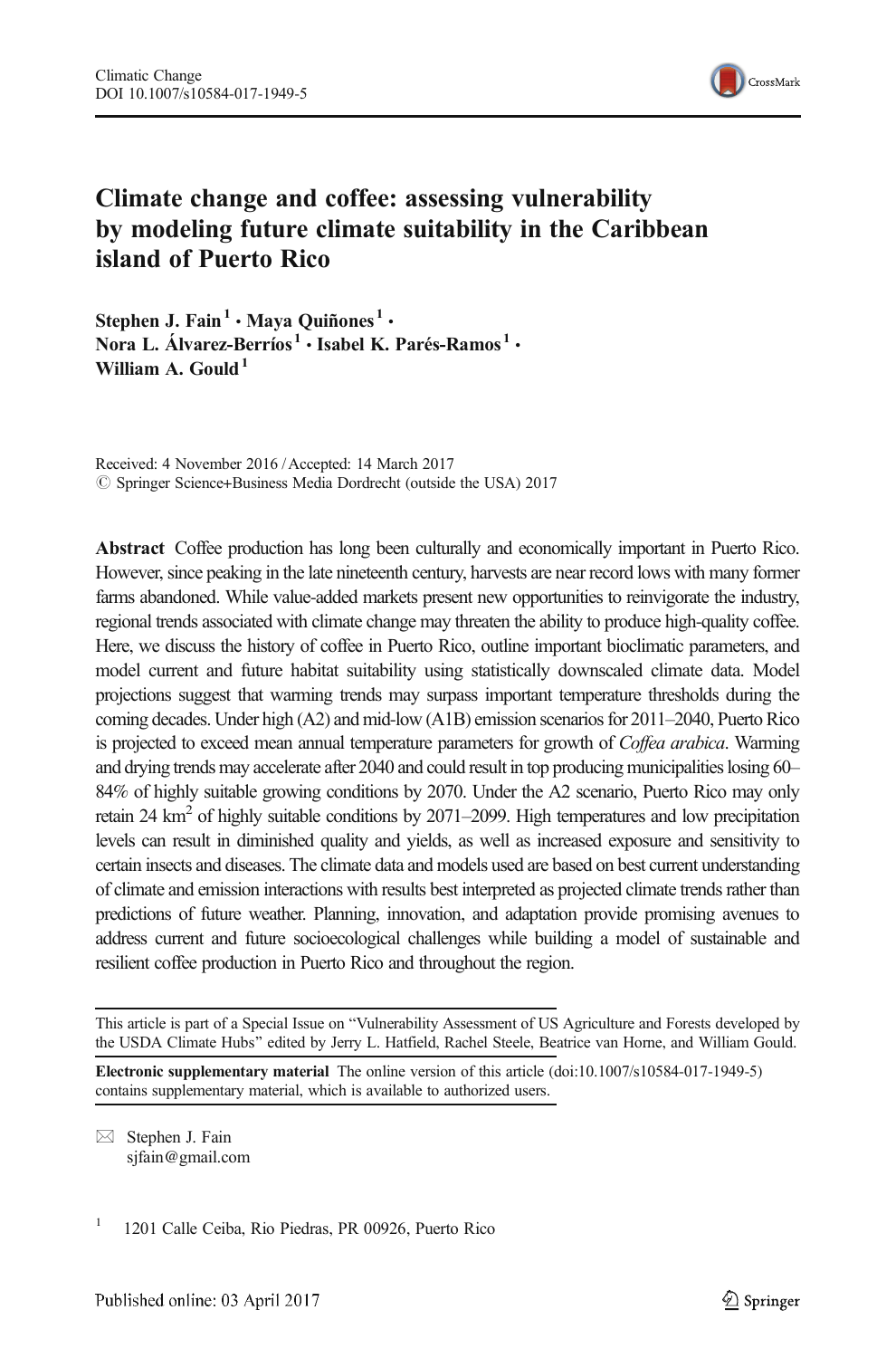# 1 Introduction

Climate change is presenting challenges to agriculture and forestry worldwide. The Caribbean region has been deemed especially vulnerable due to its geographic and economic scale, exposure to extreme weather events, and reliance on tourism and imported goods (Mimura et al. [2007](#page-11-0); Barker [2012](#page-10-0); Gould et al. [2015](#page-10-0)). Regional climate models project a  $2^{\circ}-5$  °C increase in annual mean temperature for the Latin American and Caribbean region (LAC) by the 2080s (Karmalkar et al. [2013](#page-11-0)). Climate projections averaged over large areas may assist in discerning large-scale trends useful for national and state level planning and policy, but may fail to provide small-scale farmers and land managers the level of detail needed to justify adaptive practices and investments (Mase and Prokopy [2014](#page-11-0); Henareh et al. [2016](#page-10-0)). In Puerto Rico, downscaling of global climate models has revealed rates of anticipated warming and drying beyond that of projected regional averages (Henareh et al. [2016;](#page-10-0) Appendix I). Recent research highlights the need for more explicit analysis correlating downscaled climate projections with desired bioclimatic conditions to better understand cropping system vulnerabilities with local specificity (Mase and Prokopy [2014](#page-11-0); Brown [2016](#page-10-0)). The objective of this paper is to begin addressing this gap by employing statistically downscaled climate data (Henareh et al. [2016\)](#page-10-0) to model potential suitability for coffee growth in Puerto Rico at a 450 m resolution with the goal of supporting planning and management decisions.

As the second most traded commodity in the world, Coffea is enormously important for the millions of people that depend on it directly and indirectly for their livelihood. Coffee production has now spread to 70 countries where, as in Puerto Rico, it is still predominantly grown in mountainous regions by limited resource, small-holding farmers (ICC [2009](#page-10-0)). Coffea arabica and Coffea canephora (Robusta) are the most cultivated species, both evolving as shade tolerant, understory plants within the tropics of eastern and western Africa and thriving within a relatively narrow range of bioclimatic parameters (Teketay [1999\)](#page-11-0). Coffea arabica is used in specialty coffees, draws a higher price, and accounts for the majority of production in Puerto Rico and the world (Monroig [2015](#page-11-0)). It is also the more climatically sensitive of the two species, flourishing in annual mean temperatures between 18° and 22 °C (∼64°–72°) (Davis et al. [2012\)](#page-10-0), while *C. canephora* may thrive in temperatures up to ∼27 °C (Bunn et al. [2015](#page-10-0)). C. arabica has been noted to grow in areas with annual mean temperatures up to  $24^{\circ}$ — $26^{\circ}$ C (∼75 °F) (Teketay [1999](#page-11-0)); however, prolonged exposure at or above 23 °C (∼74 °F) can result in accelerated flowering and loss of quality. Exposure to temperatures above 30 °C (86 °F) can lead to abnormalities and severely stunted growth (DaMatta and Ramalho [2006](#page-10-0)). Differences in temperature tolerance relate to precipitation distribution throughout the year and average soil moisture content (Teketay [1999](#page-11-0)).

Annual precipitation of 1000 mm (∼40 in.) is considered a minimum for C. arabica cultivation, although certain varieties have been documented to grow in areas with totals as low as 762 mm (30 in.) (Teketay [1999](#page-11-0)). Muñiz ([1999](#page-11-0)) identified 1905–2540 mm as a desirable range within Puerto Rico. Periods of rainfall following a dry period can help synchronize flowering and promote clearly defined harvesting seasons. Coffee-producing countries with more than one wet and dry season will have correlating multiple harvesting seasons (Teketay [1999\)](#page-11-0).

As with other crops, coffee grown in marginal bioclimatic conditions is more vulnerable to environmental stressors. Projected temperature and precipitation trends associated with climate change (Karmalkar et al. [2013](#page-11-0); Henareh et al. [2016\)](#page-10-0) may expose many coffee-growing regions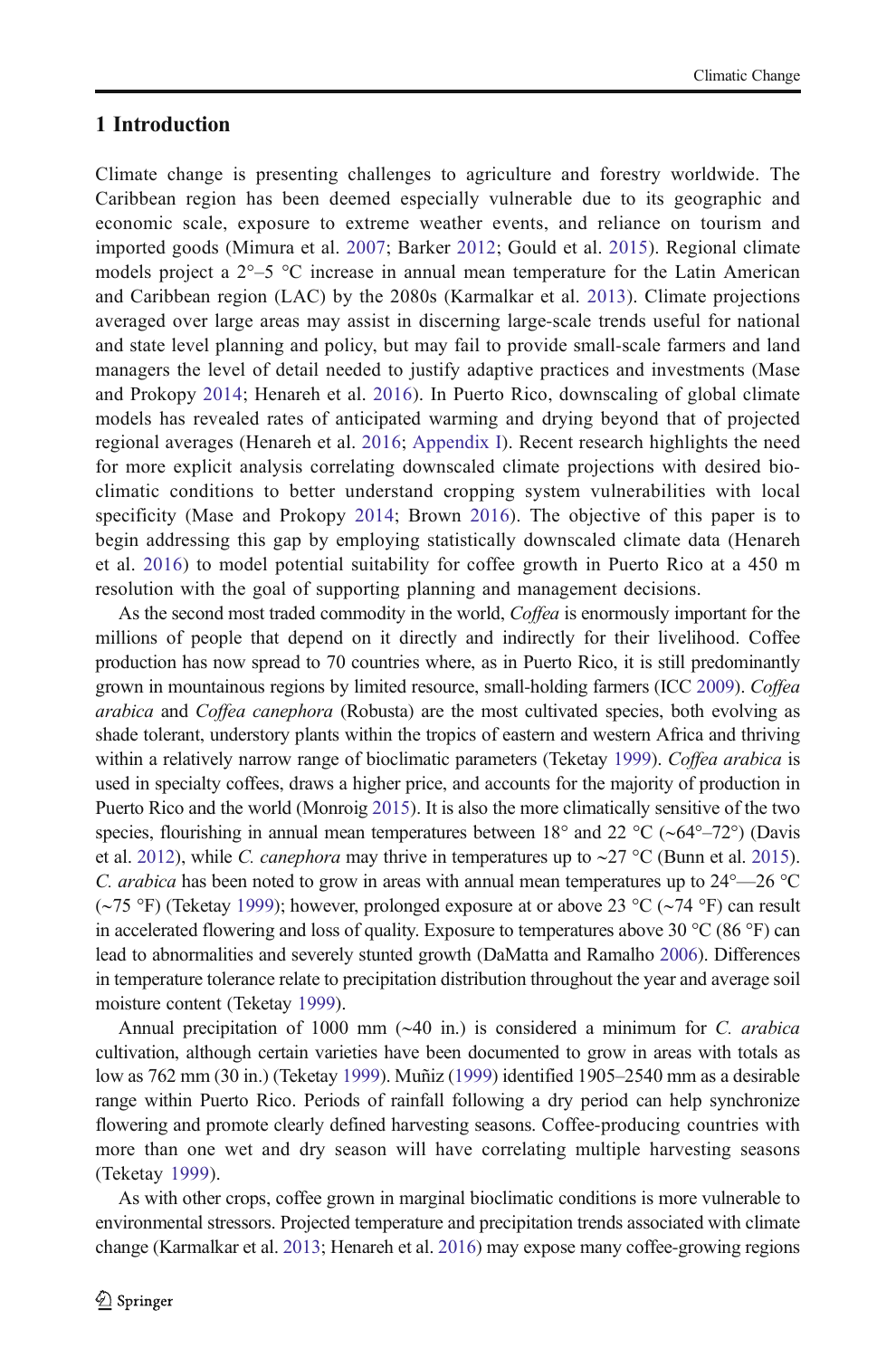in the LAC to diminished quality, yields, and increases in the occurrence of insect and disease outbreaks (DaMatta et al. [2006,](#page-10-0) [2007;](#page-10-0) Jaramillo et al. [2011;](#page-10-0) Davis et al. [2012;](#page-10-0) Baca et al. [2014](#page-10-0); Bunn et al. [2015\)](#page-10-0). Coffee production in Mesoamerica, Brazil, Southeast Asia, Africa, and other regions has already been negatively affected by conditions consistent with climate change (Davis et al. [2012](#page-10-0); Baca et al. [2014](#page-10-0); Bunn et al. [2015](#page-10-0)).

Analyzing the spatial extent and timing of future climatic stress on current coffee-growing regions may allow for economic analysis of potential losses as well as guiding the extent, timing, and nature of adaptive practices. Additionally, this study may serve as a model approach for coffee-growing regions across the tropics.

# 2 Methods

#### 2.1 Background and study area

Although sources disagree on the exact date and origin, Coffea was likely introduced to Puerto Rico around 1736 and became an important source of foreign capital through much of the 17th and 18th centuries (Dietz [1986;](#page-10-0) Pumarada [1989\)](#page-11-0). By 1899, Puerto Rico had become the world's sixth leading coffee producer with 41% of its cultivated area dedicated to coffee growth (Dietz [1986](#page-10-0); Pumarada [1989\)](#page-11-0). Approximately 768 km<sup>2</sup> were distributed in 21,693 plantations primarily in the western Cordillera Central (central mountain range of Puerto Rico), employing an estimated 200,000 people and yielding over 20 million kg a year (Pumarada [1989\)](#page-11-0). The expansion of shade coffee cultivation from 70 km<sup>2</sup> in 1828 to 770 km<sup>2</sup> in 1900 played an important role in providing bio-sanctuaries for plant and animal species during the island's mass deforestation of the nineteenth century (Ewel and Whitmore [1973;](#page-10-0) Borkhataria et al. [2012\)](#page-10-0).

As production peaked at the end of the nineteenth century, a series of circumstances aligned to undermine the island's burgeoning coffee industry. As a result of the Spanish American War, the U.S. took possession of Puerto Rico in 1898. The shift in power led to a loss of favored trade status with Spain and curtailed access to competitive European markets (Dietz [1986](#page-10-0); Pumarada [1989](#page-11-0)). In the U.S., coffee culture had not yet evolved to support prices needed to make Puerto Rico's small-scale, artisanal style of premium C. arabica production economically viable (Pumarada [1989\)](#page-11-0). As a result, exports fell to 5.5 million kg by 1901 (Pumarada [1989](#page-11-0)). Following this shift in market dynamics, hurricanes San Felipe and San Ciprian passed through western Puerto Rico in 1928 and 1932, devastating much of the remaining coffee sector and contributing to a general industry-wide decline (Dietz [1986](#page-10-0); Pumarada [1989](#page-11-0)).

In an effort to revive the industry during the 1970s and 80s, government-sponsored research and incentives moved farmers away from traditional, shade coffee cultivation techniques towards more intensive, full-sun farming (Perfecto et al. [1996](#page-11-0) ; Borkhataria et al. [2012](#page-10-0)). Combined with an increase in agrochemical inputs and higher yielding varietals, this shift affected a steady increase in production with harvests regularly topping 12 million kg/year in the early 1990s. Hurricane George interrupted this upward trend in 1998, causing immense damage and resulting in a 38% harvest reduction the following season. Coffee harvests hit a historic low of 4 million kg in 2013, requiring the island to import over 11 million kg to meet local demand. Harvests for the 2013/2014 season were up only slightly to 4.6 million kg (Appendix II).

Along with market and climatic difficulties, Puerto Rican coffee farmers also confront higher production costs than many of their competitors due to higher costs of labor, fuel, equipment, and agrochemical inputs, which must be imported. Availability of labor is a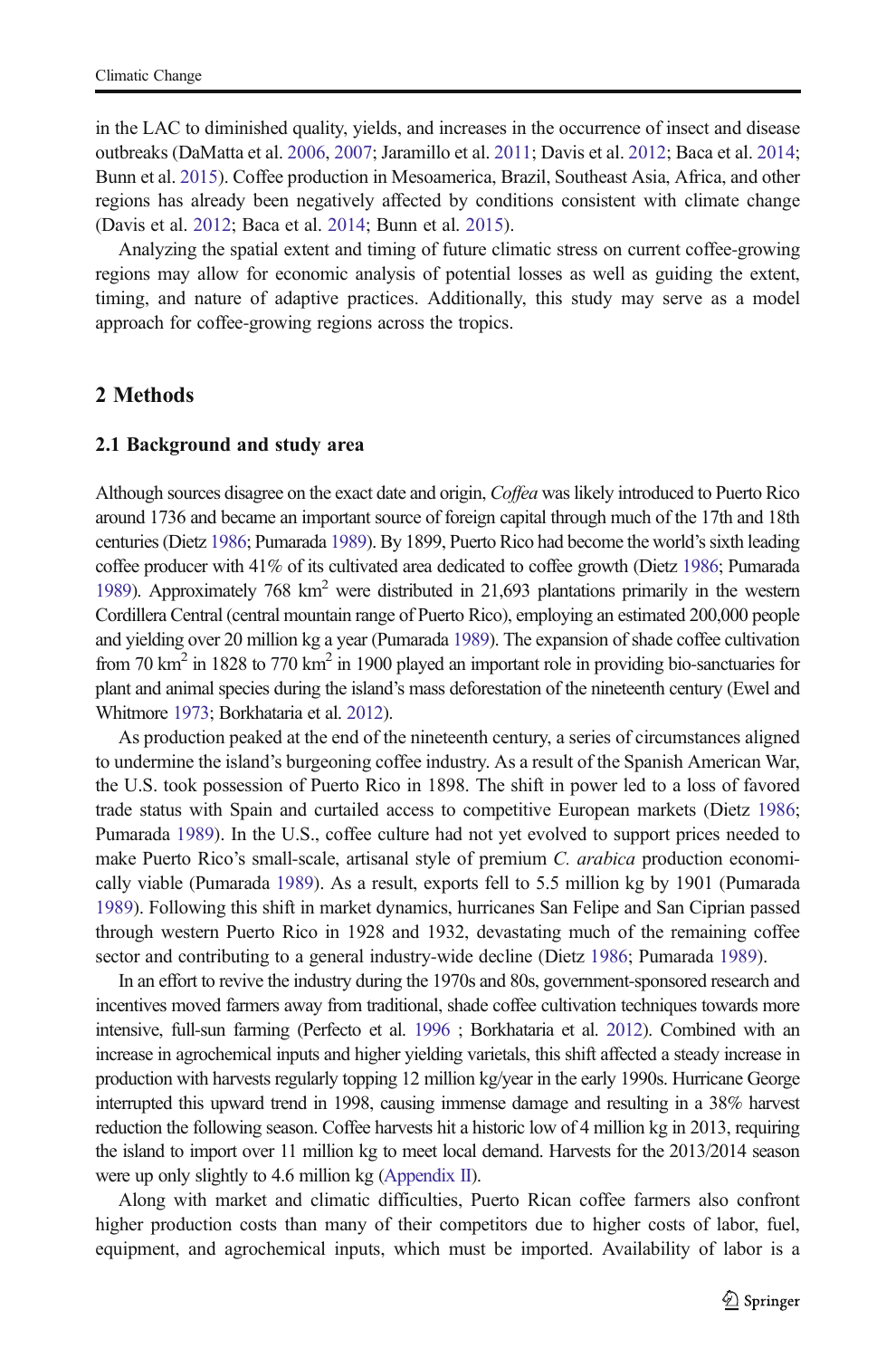persistent issue in the sector. Coffee picking is hot, hard, seasonal work often conducted on steep slopes. The urbanization of Puerto Rico has increasingly left few people within the rural Cordillera Central willing to pick coffee for minimum wage. Restoring harvests to levels experienced at the turn of the nineteenth century could provide a significant boost to the island's agricultural and general economy, but must be accomplished in concert with other priorities such as food security and ecological health.

#### 2.2 Suitability model

To examine the extent coffee may be exposed to environmental stress from shifts associated with climate change, we conducted a spatially explicit, weighted overlay analysis to model current and future bioclimatic suitability in Puerto Rico. Weighted overlay analysis is a technique for integrating various types of spatial data within geographic information systems (GIS) by applying a common scale of values or weight (ESRI [n.d.\)](#page-10-0). Through literature review and consultation with local experts, bioclimatic parameters important for coffee growth in Puerto Rico were first delineated (Appendix III); then, geospatial datasets representative of these parameters were identified (Appendix III). Desired parameters were as follows: annual precipitation ranges of 1000–1905 and 1905–2540 mm, annual mean temperature range 18°– 27 °C, selected soil series (Humatas, Alonso, Catalina, Daguey, and Los Guineos), and elevation range 182.99–914 m (Appendix III).

Using ArcGIS 10.2, precipitation, temperature, and elevation ranges were extracted from original raster datasets. Each range was transformed into vector format and joined together with the selected soil series vector dataset to calculate a coffee growth suitability index ranging from 0 (unfavorable) to 5 (optimal). All parameter sets were given a weight of 1 except the precipitation range 1905–2540 mm which was given a weight of 2 as it has been identified as locally optimal (Muñiz [1999](#page-11-0)). The resultant suitability model can be summarized in the following formula: selected soil series + elevations  $182.99-914$  m + temperature  $18^{\circ}$ -27 °C + precipitation 1000–1905 mm (weight = 1) + precipitation 1905–2540 mm  $(weight = 2)$ .

Some land cover types (i.e., wetlands, inland water, natural barrens, and built-up surfaces) (Gould et al. [2008](#page-10-0)) and public protected areas (Quiñones et al. [2013\)](#page-11-0) were excluded due to their lack of agricultural potential or protected status and were classified as value 0 in our suitability map. The weighted overlay analysis was performed 15 times for each projected precipitation and temperature data (Henareh et al. [2016](#page-10-0)) under three IPCC SRES emission scenarios (Nakicenovic et al. [2000\)](#page-11-0): high (A2), mid-low (A1B), and low (B1) and five time periods (i.e., 1960–1990, 2011–2040, 2041–2070, 2071–2099). Emission scenarios are built on a range of assumptions regarding global economic and technological development, the continued use of fossil fuels, and greenhouse gas (GHG) mitigation policies. Final datasets were used to measure spatial extent, timing, and nature of bioclimatic stress on coffee in Puerto Rico.

# 3 Results

Suitability model results for 1991–2010 mirror known growing regions in the western Cordillera Central (Fig. [1\)](#page-4-0). The model also shows an area of high suitability in the southeastern portion of the island. Future model results indicate a dramatic loss in areas of high suitability (rating of 4 or 5) for coffee growth in Puerto Rico (Fig. [2\)](#page-5-0).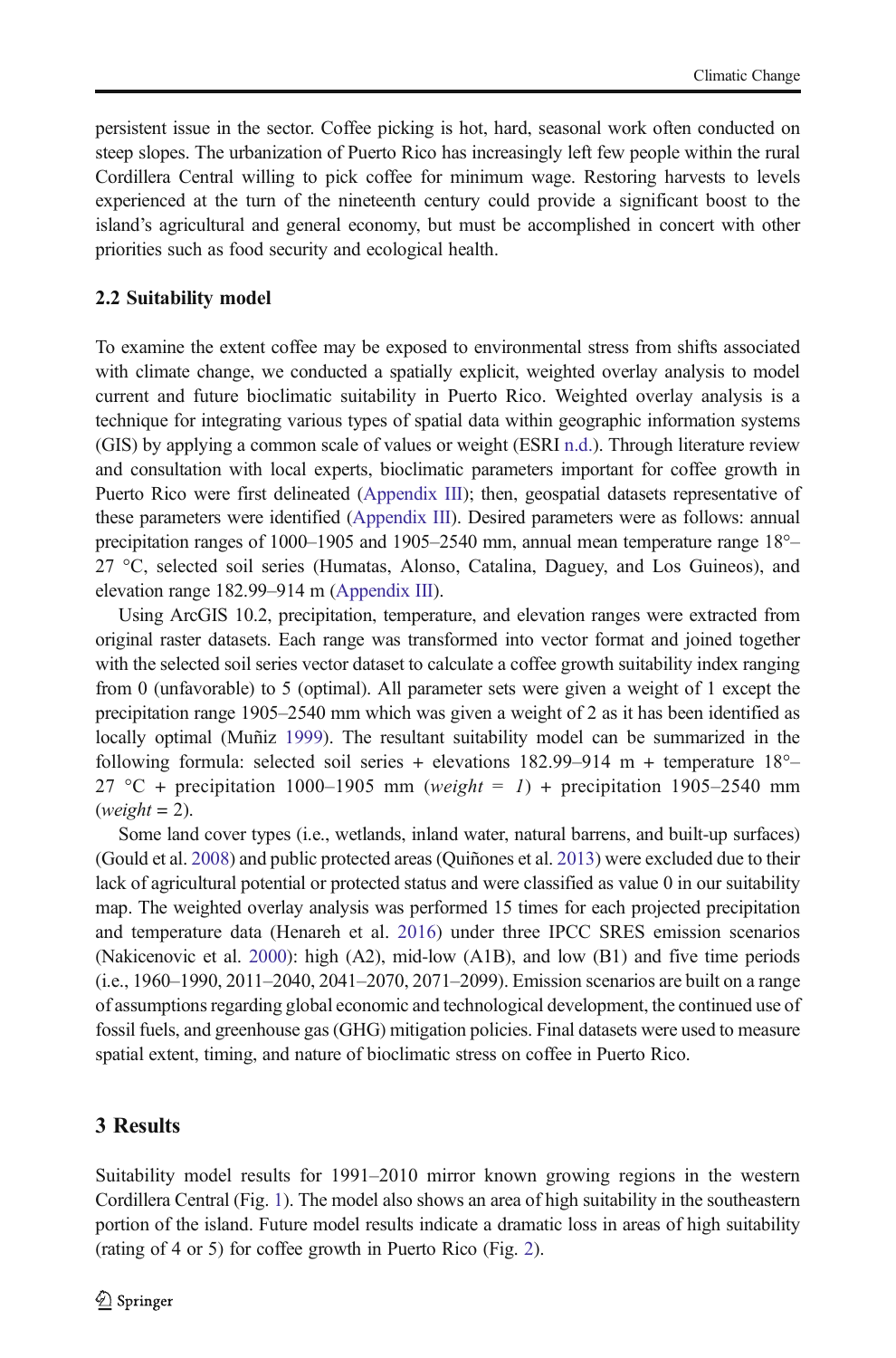<span id="page-4-0"></span>

Fig. 1 Suitability index for coffee growth in Puerto Rico 1991–2010

Using 1991–2010 as a baseline of comparison, the top ten coffee-producing municipalities of Puerto Rico are projected to lose 47% of their high suitability range under the A2 scenario by 2040 as compared to a 21% loss under the lower emission B1 (Appendix IV). Declines in high suitability accelerate dramatically after 2040 under high (A2) and low (B1) scenarios, even as the difference between scenarios begins to emerge as critically important. This difference is demonstrated markedly by the municipality of Maricao, whose prime conditions may decline by 82% under the A2 scenario, as opposed to 29% under B1 by 2041–2070 (Fig. [2\)](#page-5-0). Overall, the island's top ten producing municipalities may be facing a 60% decline in prime habitat under B1 scenarios and as much as an 84% decline under A2 projections for the same period. Under A2 scenarios, the entire island retains only 289  $km<sup>2</sup>$  of highly suitable growing space during 2041–2070, further declining to ~24 km<sup>2</sup> by 2071–2099. By comparison, the island retains 680 and 329  $km^2$  for the same periods under B1 scenarios (Appendix V).

DaMatta and Ramalho ([2006](#page-10-0)) found drought and unfavorable temperatures to be the major climatic limitation in coffee production. Analyzing precipitation and temperature shifts independently (Fig. [3\)](#page-6-0) indicates that while mean annual precipitation is projected to decline across the entire island, areas of current coffee growth are expected to remain above the 1000 mm threshold cited as a minimum for growth of C. arabica (Teketay [1999](#page-11-0)). Depending on soil conditions, evapotranspiration rates, slope, seasonal distribution of rainfall, and other factors that affect soil moisture retention (e.g., shading, aspect), precipitation levels below 1905 mm in Puerto Rico may require some adaptive measures (Muñiz et al. [1999](#page-11-0)).

Temperature projections are another story. Model results indicate that Puerto Rico may lose all of its optimal *C. arabica* temperature range by 2041 with a correspondingly dramatic decline in optimal C. *canephora* range (Fig. [3\)](#page-6-0). Only under the low emission scenario (B1) does the island maintain significant areas with annual mean temperatures below 27 °C. Under the A2 scenario, Puerto Rico may only retain 7 km<sup>2</sup> with mean temperatures below 27 °C by the end of the century. Even if other factors remain favorable, such temperatures could preclude growth of many traditional C. arabica varieties without significant environmental modifications.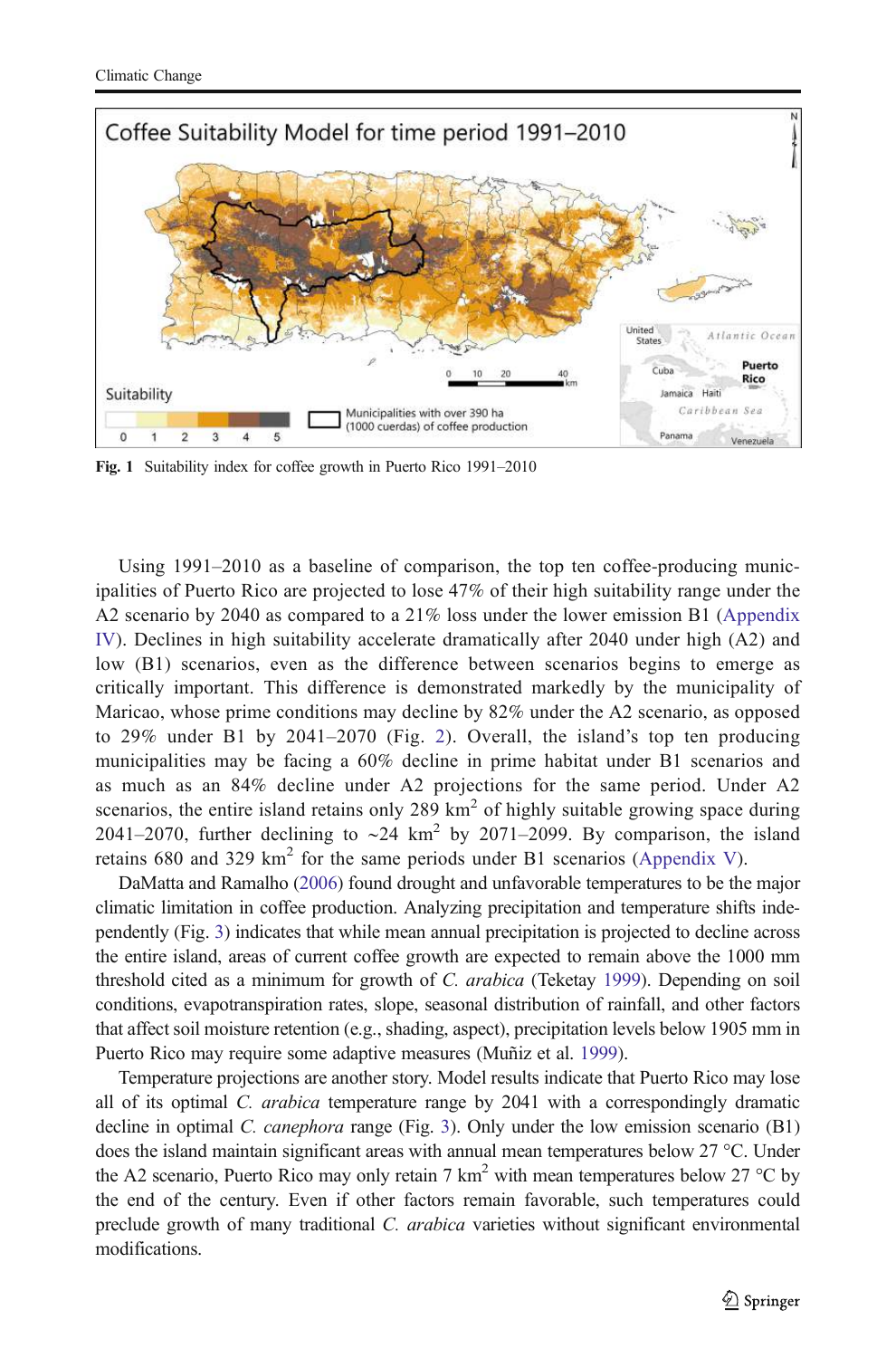<span id="page-5-0"></span>

Fig. 2 Results of suitability model, 1960–2099 for IPCC SRES emission scenarios A2 (high), A1B (mid-low), and B1 (low) (Nakicenovic et al. [2000](#page-11-0); Appendix I) based on data from Henareh et al. [\(2016\)](#page-10-0)

# 4 Discussion: climate change effects on coffee growth

Projected losses in suitable habitat for C. arabica in Puerto Rico within the next 25 years merit further study and analysis. Our results indicate that much of the traditional C. arabica growing region may already be falling outside the proscribed optimal range of  $18^{\circ}$ –22 °C (Fig. 2). Optimal conditions for coffee growth are a dynamic combination of all bioclimatic factors as well as the particular requirements of the varietal of C. arabica or C. canephora being grown. This makes it difficult to define "hard" ecophysiological parameters for the species and may explain variations in the literature regarding desired temperature and precipitation levels. More research may be needed to understand important temperature thresholds for the specific set of varietals being grown in Puerto Rico.

Coffee farmers in many regions are increasingly relying on hybrid C. arabica/C. canephora varietals to increase plant resistance to heat, drought, and various insects (Romero et al. [2014](#page-11-0)). Combined with adaptive practices, such varietals may allow coffee farmers to continue growing high-quality coffee in the traditional areas of the western Cordillera Central until 2070. After 2070, differences in GHG emission scenarios begin to emerge as critical for the future of the island's coffee industry. Only under the B1 (low emission) scenario does the island retain significant areas below annual mean temperatures of 27 °C. Adapting to higher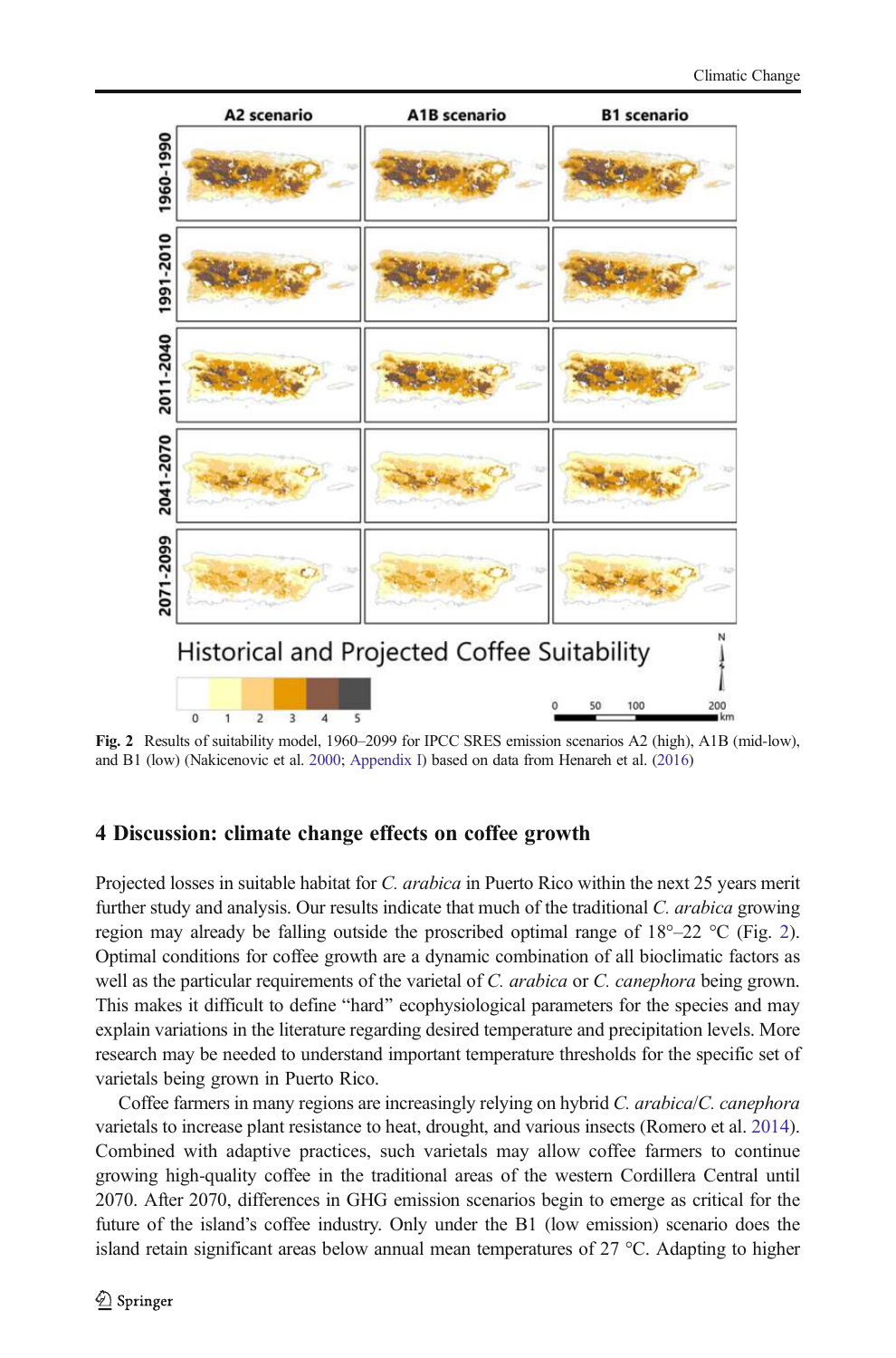<span id="page-6-0"></span>

Fig. 3 Annual mean precipitation and annual mean temperature ranges for coffee production from 1960 to 2099 (Henareh et al. [2016](#page-10-0)) using three IPCC global GHG emission scenarios: mid-high (A2), mid-low (A1B), and low (B1) (Nakicenovic et al. [2000;](#page-11-0) Appendix I)

temperatures and lower precipitation could be a costly, time-consuming process that may be unfeasible for many farmers in the region.

# 4.1 Adaptive practices

While there are many adaptive practices coffee farmers can utilize to address various stresses associated with climate change, inter-cropping and the incorporation of shade trees have gained much attention for their multiple benefits. Shade trees have the potential to decrease ambient surface air temperatures by 2 °C or more (Jassogne et al. [2013\)](#page-10-0), decrease runoff and erosion (Verchot et al. [2007](#page-11-0); Philpott et al. [2008\)](#page-11-0), protect plants from high solar radiation, wind, and heavy rain, as well as contributing to biodiversity, insect control, and pollination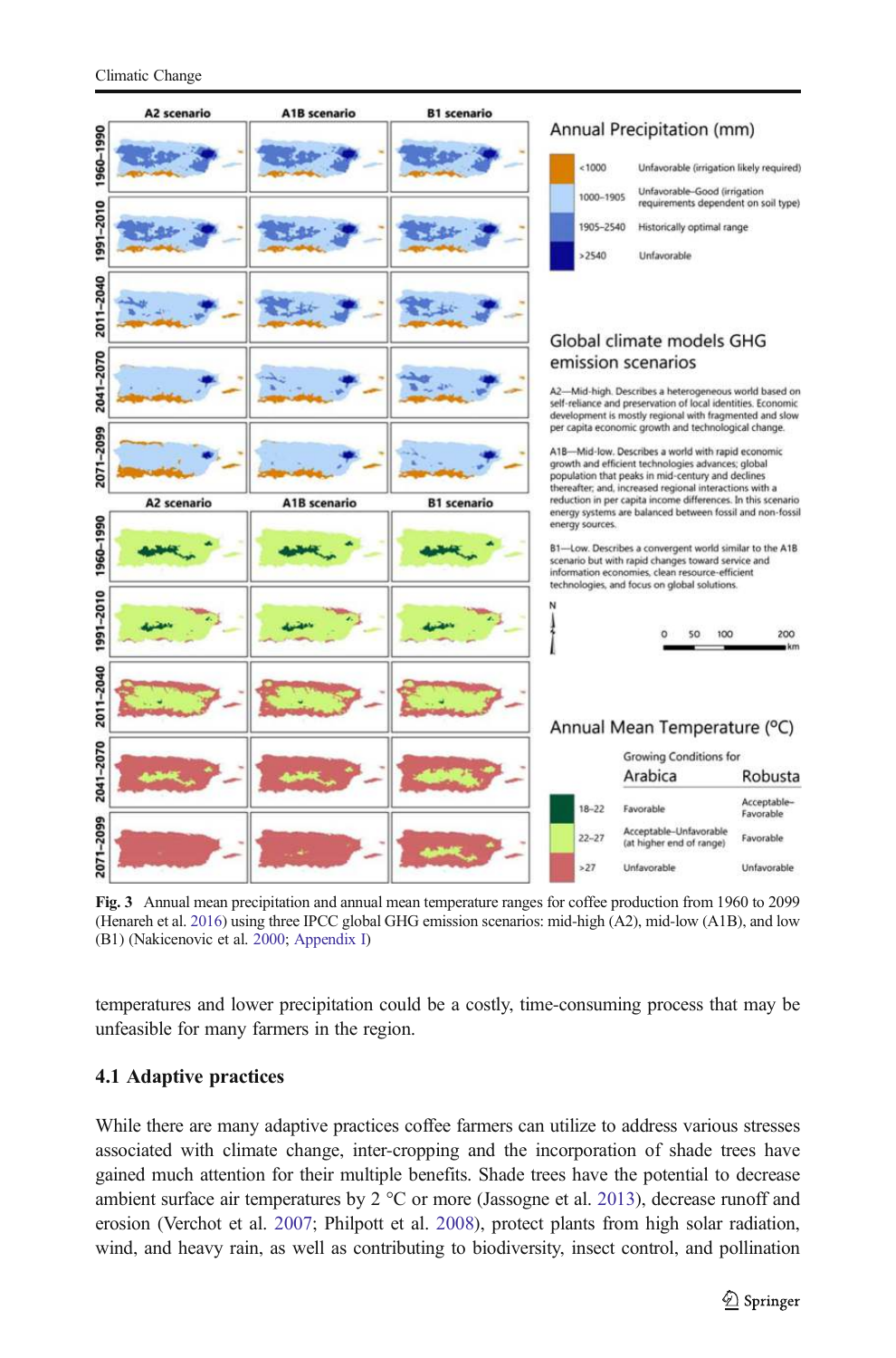(Perfecto et al. [1996](#page-11-0); Beer et al. [1998\)](#page-10-0). They also have the ability to mitigate greenhouse gas emissions by absorbing carbon dioxide (Albrecht and Kandji [2003](#page-9-0)), diversify sources of income, as well as provide wood products, energy, and increase food security (Rice [2008](#page-11-0); Jassogne et al. [2013\)](#page-10-0).

Following a series of studies indicating decreased tree cover on coffee farms could increase yields in Puerto Rico (Abruna et al. [1959;](#page-9-0) Arrillaga [1942\)](#page-9-0), intensive full-sun techniques were encouraged and began to affect significant change during the 1980s. From 1982 to 2007, shade-grown coffee production in Puerto Rico declined by 70% (Borkhataria et al. [2012](#page-10-0)). This "modernization" of the industry appeared to be effective as coffee became the most economically important crop from 1982 to 1998 with yearly harvest regularly topping 11 million kg/year (Borkhataria et al. [2012](#page-10-0); Appendix II). However, this shift in cultivation practices significantly increased the crop's vulnerability to storm damage (Philpott et al. [2008\)](#page-11-0) as was demonstrated in 1998 when Hurricane George heavily damaged much of the island's coffee-growing region.

While the ecological benefits of shade coffee production are evident (Perfecto et al. [1996;](#page-11-0) Jha et al. [2011](#page-11-0)), the economic viability in Puerto Rico has been questioned. High production costs on the island necessitate high yields to ensure profitability. More study is needed to quantify the costs of any potential yield reductions versus benefits gained from wood, fruit, and other inter-crop products (Rice [2008](#page-11-0); Jassogne et al. [2013](#page-10-0)). Intensive, full-sun cultivation methods often rely on costly agrochemical inputs, irrigation, and fossil fuels. These higher operational and environmental costs must also be considered in any cost/ benefit analysis. Directing industry subsidies and educational programs toward practices that preserve and enhance ecosystem services may help close the gap between climate-smart, ecologically friendly practices, and profitability.

Commercial coffee farmers in Puerto Rico are adapting to labor shortages by establishing new farms and processing facilities in the coastal lowlands to facilitate mechanized harvesting. Higher temperatures and low rainfall are characteristic of the coastal lowlands in Puerto Rico with temperature and precipitation levels increasingly falling outside preferred parameters (Fig. [3\)](#page-6-0). Some mechanical harvesters are limited by slope (10%) and require much wider spacing between individual plants and rows (R. Alvarez, July 29th, personal communication). Growers within Puerto Rico's mountainous region are experimenting with various techniques to improve harvesting efficiency including handheld "mechanized harvesters" and terracing (A. Rodríguez, personal communication, May 25th, 2016).

Terracing is a particularly promising adaptive strategy in the steep, mountainous terrain of central Puerto Rico due to its multiple benefits which include the following: easing maintenance and harvesting, reducing runoff and erosion, and increasing soil moisture retention (Altieri and Koohafkan [2008](#page-9-0)). As with the planting of shade trees, the instillation of irrigation systems or transitioning to more resilient varietals, terracing requires a level of initial capital outlay that may be beyond many small-holding coffee farmers. Government programs intended to defray such adaptive costs and encourage investment in resilient cultivation techniques must be accessible to be effective. Extensive bureaucratic processes and requirements can limit program participation to a self-selecting group of growers familiar with navigating such systems, leaving many farmers ostracized and without the ability to make needed adaptations.

### 4.2 Model limitations

Climate projections are not predictions of future weather, but rather probable projections of long-term climate trends based on best available climate science and the ability to predict future socio-ecological and technological scenarios (Hawkins and Sutton [2009](#page-10-0)). As a result,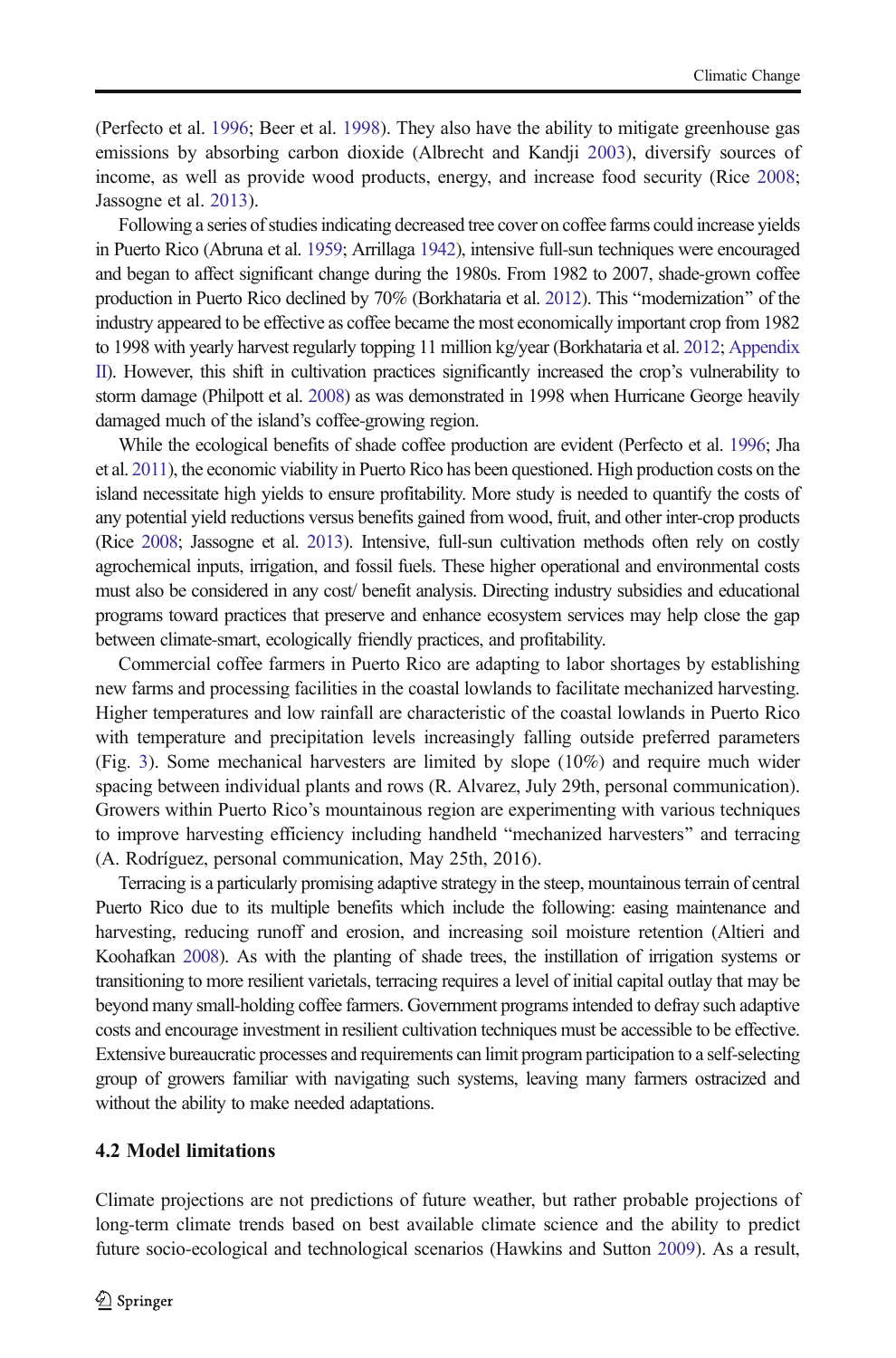they carry many uncertainties. Nevertheless, they provide the best available data for assessing potential climate change effects on various systems and processes, such as species distributions (e.g., Li et al. [2015\)](#page-11-0), terrestrial and marine ecosystems (e.g., Hooidonk et al. [2015\)](#page-11-0), and adaptation and mitigation planning (e.g., Whateley et al. [2014\)](#page-11-0).

The temperature and precipitation data used in this analysis are based on the IPCC Special Report on Emission Scenarios (Nakicenovic et al. [2000\)](#page-11-0) using Coupled Model Intercomparison Project 3 (CMIP3) model ensembles. Both emission scenarios and model ensembles were updated in the IPCC Fifth Assessment Report [\(2013\)](#page-10-0) to ease modeling the potential effects of policies and technology. Hayhoe [\(2013\)](#page-10-0) found that CMIP3 models in Puerto Rico overestimated projected decreases in wet season rainfall and in extreme precipitation events compared to CMIP5 models using the new Representative Concentration Pathway (RCP) scenarios. They also reported that some global circulation models (GCMs) fail to simulate the structure of precipitation patterns in the central and eastern Caribbean accurately. Dynamically downscaled climate projections for Puerto Rico based on CMIP5 RCP scenarios are in progress as of the publication of this article and may provide more robust climate projections for the island.

The climate projection data used here contains uncertainties related to the statistical downscaling and interpolation process used to create the raw projected data and the postprocessed raster datasets used in our analysis. The GCM's were downscaled using the asynchronous regional regression model (ARRM), which outputs the downscaled climate model data to individual weather station locations. Disparate results have been reported for the same output locations in Puerto Rico when using two different statistical downscaling methods (Henareh et al. [2016](#page-10-0)). Furthermore, the downscaled projection data show an increase in the difference between observed and projected values for the 1991–2010 period compared with 1960–1990 (Henareh et al. [2016\)](#page-10-0).

Interpolating climate data across a complex landscape with high topographic variability, as is the case with Puerto Rico, can increase errors and uncertainty (Daly et al. [2002](#page-10-0)). To account for this, Henareh et al. [\(2016\)](#page-10-0) used the climatically aided interpolation method to apply the projected changes from the downscaled data to a Parameter-elevation Regressions on Independent Slopes Model (PRISM) climate dataset for Puerto Rico created from weather station observations from 1963 to 1993 (Daly et al. [2003](#page-10-0)). While this PRISM dataset is reported to have some cross-validation errors (Daly et al. [2003](#page-10-0)), it showed improved performance over simpler interpolation methods and greater spatial detail than previously published maps (Daly et al. [2003](#page-10-0)).

Uncertainties in specific models and methods notwithstanding, all data used in this analysis are based on accepted methods for minimizing uncertainty. Current global emission levels are most closely aligned with A2 (high) scenarios (Fuss et al. [2014](#page-10-0)). Given the potential effects of even the low emission scenarios (B1), employing adaptive strategies in planning and management practices may be necessary to mitigate future risk for coffee farmers.

# 5 Conclusion

Building a sustainable and climate resilient coffee sector in Puerto Rico could provide a muchneeded economic boost to the island. However, efforts to do so must be balanced with the island's pressing need to reduce its dependency on imported food and consider the significant risks posed by climate change in the coming years. Large portions of the traditional coffee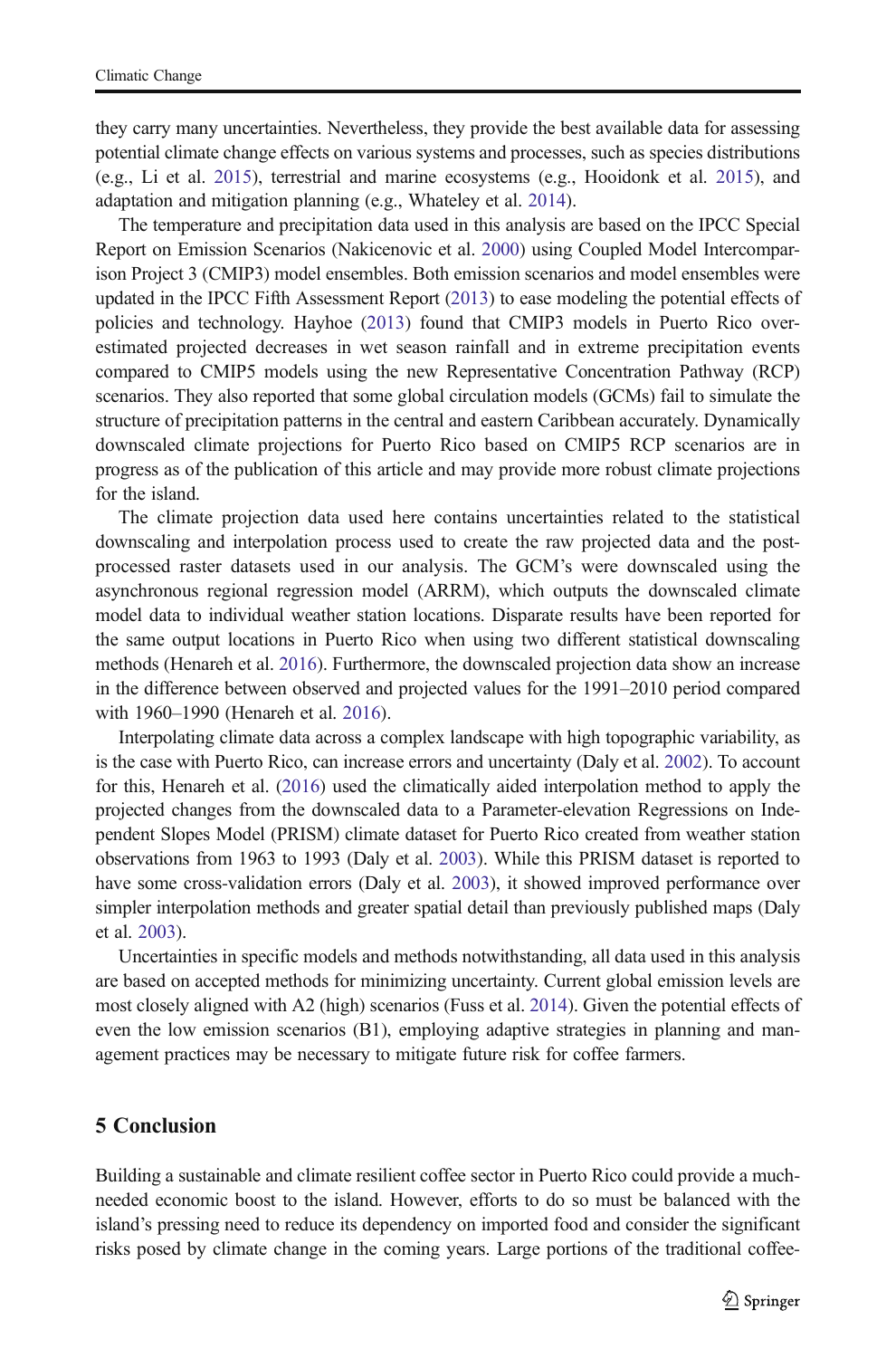<span id="page-9-0"></span>growing region of Puerto Rico may be exposed to increases in annual mean temperature within the next few decades. Global GHG emissions are currently trending toward the high end of IPCC scenarios. If this continues, the time period 2041–2070 could represent a tipping point in which mean temperatures over the entire island could exceed optimal parameters for C. arabica. Scientific consensus regarding the dynamic processes through which GHGs accumulate in the atmosphere and in turn affect global climate is still evolving. As such, specific temperature and precipitation projections may be modified in coming years; however, significant warming, drying trends are likely to remain.

As history attests, Puerto Rican coffee farmers are accustomed to adapting to both market and environmental stresses. Nevertheless, responding to the significant environmental challenges associated with climate change may require a new level of public and private cooperation designed to empower agricultural communities with the social, intellectual, and economic resources necessary to adapt. Integrated knowledge sharing networks are needed to facilitate an effectual exchange of information between farmers, scientists, and policy makers. Adaptive capacity may be further enhanced by increasing resources available to farmers and agricultural advisers regarding climate change risks, viable adaptation and mitigation strategies, education on and access to climatic data, as well as trainings on sustainable land management practices. Cooperatives can be a strong tool for providing these services by hedging individual risk to growers and providing valuable forums for peer-to-peer knowledge sharing related to specific adaptive practices that are proven to function at the local level.

Producers may also need increased economic support from local and federal government entities to begin implementing needed adaptations. This support could come in the form of incentives for sustainable practices, payments for ecosystem services, or subsidized low interest loans. Support services for the Puerto Rican coffee industry would do well to consider projected climate trends when planning financial assistance as well as research, education, and communication programming.

Acknowledgements The authors would like to acknowledge the following for their indispensable help and expertise in completing this paper: Lisette Fas, Alfredo Rodríguez, Víctor Vega López, Carlos Flores, Salvador Baiges, José García Peña, Yaniria Sánchez de León, Mariangie Ramos Rodríguez, and Azad Henareh. We would also like to thank all reviewers and the International Institute of Tropical Forestry staff for their support.

#### Compliance with ethical standards

Product disclaimer The use of trade or firm names in this publication is for reader information and does not imply endorsement by the US Department of Agriculture of any product or service.

# References

- Abruna F, Vicente-Chandler J, Silva S (1959) The effect of different fertility levels on yields of intensively managed coffee in Puerto Rico. J Agric Univ P R 43:141–146
- Albrecht A, Kandji ST (2003) Carbon sequestration in tropical agroforestry systems. Agric Ecosyst Environ 99(1):15–27
- Altieri, M. A., & Koohafkan, P. (2008). Enduring farms: climate change, smallholders and traditional farming communities. Third World Network (TWN). Vol. 6

Arrillaga JG (1942) Effect of solar radiation intensity on the vegetative growth and yield of coffee. Journal of Agriculture of the University of Puerto Rico (Puerto Rico) 26(4):73–90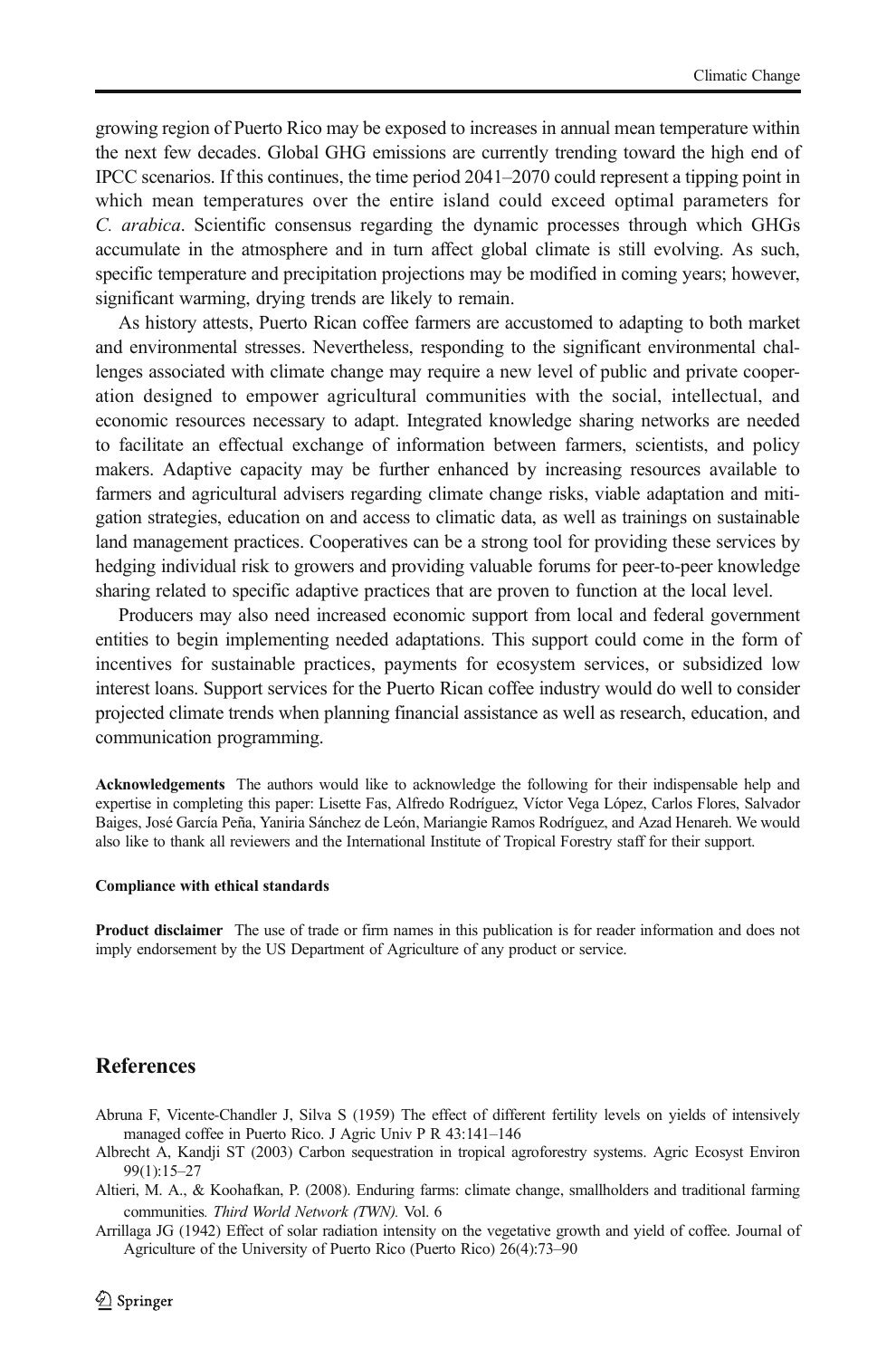- <span id="page-10-0"></span>Baca M, Läderach P, Haggar J, Schroth G, Ovalle O (2014) An integrated framework for assessing vulnerability to climate change and developing adaptation strategies for coffee growing families in Mesoamerica. PLoS One 9(2):e88463
- Barker D (2012) Caribbean agriculture in a period of global change: vulnerabilities and opportunities. Caribb Stud 40(2):41–61
- Beer J, Muscheler R, Kass D, Somarriba E (1998) Shade management in coffee and cacao plantations. Agrofor Syst 38:139–164
- Borkhataria R, Collazo JA, Groom MJ, Jordan-Garcia A (2012) Shade-grown coffee in Puerto Rico: opportunities to preserve biodiversity while reinvigorating a struggling agricultural commodity. Agric Ecosyst Environ 149:164–170
- Brown, M.E. (2016). Climate extremes, climate variability and climate smart agriculture." Chapter 2 in Climate Change and Agricultural Development: Improving Resilience Through Climate Smart Agriculture, Agroecology and Conservation. Nagotho U.S. ed. NY, NY, Rutledge Earthscan Food and Agriculture Series: 21.
- Bunn C, Läderach P, Rivera O, Kirschke D (2015) A bitter cup: climate change profile of global production of Arabica and Robusta coffee. Clim Chang 129(1–2):89–101
- Daly C, Gibson WP, Taylor GH, Johnson GL, Pasteris P (2002) A knowledge-based approach to the statistical mapping of climate. Clim Res 22:99–113
- Daly C, Helmer EH, Quiñones M (2003) Mapping the climate of Puerto Rico, Vieques and Culebra. Int J Climatol 23:1359–1381. doi:[10.1002/joc.937](http://dx.doi.org/10.1002/joc.937)
- DaMatta FM, Cochicho Ramalho JD (2006) Effects of drought and temperature stress on coffee physiology and production: a review. Braz J Plant Physiol 18(1):55–81
- DaMatta FM, Ronchi CP, Maestri M, Barros RS (2007) Ecophysiology of coffee growth and production. Braz J Plant Physiol 19(4):485–510
- Davis AP, Gole TW, Baena S, Moat J (2012) The impact of climate change on indigenous Arabica coffee (Coffea arabica): predicting future trends and identifying priorities. PLoS One 7(11):e47981. doi[:10.1371/journal.](http://dx.doi.org/10.1371/journal.pone.0047981) [pone.0047981](http://dx.doi.org/10.1371/journal.pone.0047981)
- Dietz, J.L. (1986). Economic History of Puerto Rico: Institutional Change and Capitalist Development: Princeton University Press.
- ESRI, (n.d.) "ArcMap." Understanding Overlay Analysis—Help. Retrieved from: [http://desktop.arcgis.](http://desktop.arcgis.com/en/arcmap/latest/tools/spatial-analyst-toolbox/understanding-overlay-analysis.htm) [com/en/arcmap/latest/tools/spatial-analyst-toolbox/understanding-overlay-analysis.htm](http://desktop.arcgis.com/en/arcmap/latest/tools/spatial-analyst-toolbox/understanding-overlay-analysis.htm) 12 Sept. 2016.
- Ewel, J. J., & Whitmore, J. L. (1973). Ecological life zones of Puerto Rico and US Virgin Islands. In Ecological life zones of Puerto Rico and US Virgin Islands. US Department of Agriculture.
- Fuss S, Canadell JG, Peters GP, Tavoni M, Andrew RM, Ciais P et al (2014) Betting on negative emissions. Nat Clim Chang 4(10):850–853
- Gould, W. A., Alarcon, C., Fevold, B., Jimenez, M.E., Martinuzzi, S., Potts, G., Quinones, M., Solórzano, M., Ventosa, E. (2008) The Puerto Rico Gap Analysis Project: land cover, vertebrate species distributions, and land stewardship. USFS General Technical Report. IITF-39. Volume 1
- Gould, W.A., Fain, S.J., Pares, I.K., McGinley, K., Perry, A., Steele, R. (2015) Caribbean Regional Climate Sub Hub Assessment of Climate Change Vulnerability and Adaptation and Mitigation Strategies. United States Department of Agriculture, pp. 67
- Hawkins E, Sutton R (2009) The potential to narrow uncertainty in regional climate predictions. Bull. Am Meteorol Soc 90:1095–1107. doi:[10.1175/2009BAMS2607.1](http://dx.doi.org/10.1175/2009BAMS2607.1)
- Hayhoe, K. (2013). Quantifying key drivers of climate variability and change for Puerto Rico and the Caribbean. Final Report to the Southeast Climate Science Center. Raleigh, NC, USA, 241.: Agreement G10AC00582, pp. 241
- Henareh A, Gould WA, Harmsen E, Terando A, Quinones M, Collazo JA (2016) Climate change implications for Tropical Islands: interpolating and interpreting statistically downscaled GCM projections for management and planning. J Appl Meteorol Climatol 55(2):265–282
- ICC. (2009). Climate Change and Coffee Report. International Coffee Council. Available: [http://www.ico.](http://www.ico.org/documents/icc-103-6-r1e-climate-change.pdf) [org/documents/icc-103-6-r1e-climate-change.pdf](http://www.ico.org/documents/icc-103-6-r1e-climate-change.pdf) . Accessed 2016 July 20.
- IPCC (2013). Climate Change 2013: The Physical Science Basis. Contribution of Working Group I to the Fifth Assessment Report of the Intergovernmental Panel on Climate Change [Stocker, T.F., D. Qin, G.-K. Plattner, M. Tignor, S.K. Allen, J. Boschung, A. Nauels, Y. Xia, V. Bex and P.M. Midgley (eds.)]. Cambridge University Press, Cambridge, United Kingdom and New York, NY, USA, pp, 1535 doi:[10.1017](http://dx.doi.org/10.1017/CBO9781107415324) [/CBO9781107415324.](http://dx.doi.org/10.1017/CBO9781107415324)
- Jaramillo J, Muchugu E, Vega FE, Aaron D, Christian B, Adenirin CO (2011) Some like it hot: the influence and implications of climate change on coffee berry borer (Hypothenemus Hampei) and coffee production in East Africa. PLoS One 6(9):e24528. doi:[10.1371/journal.pone.0024528](http://dx.doi.org/10.1371/journal.pone.0024528)
- Jassogne L, van Asten PJ, Wanyama I, Baret PV (2013) Perceptions and outlook on intercropping coffee with banana as an opportunity for smallholder coffee farmers in Uganda. Int J Agric Sustain 11(2):144–158